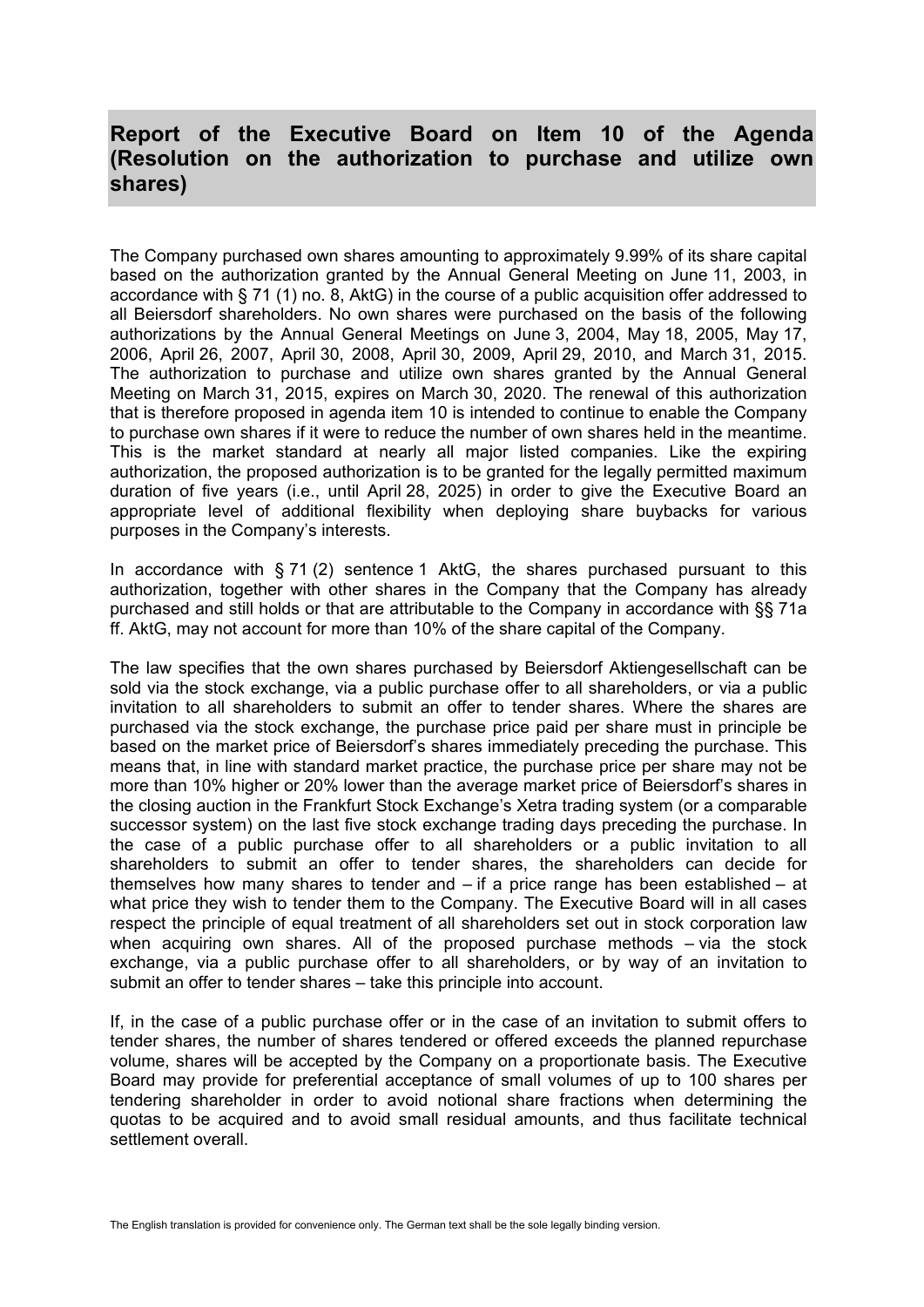The Executive Board is authorized to utilize the repurchased own shares for all purposes allowed by law, and in particular the purposes described in the following.

The proposed resolution stipulates that the Executive Board can, with the approval of the Supervisory Board, sell the own shares purchased on the basis of the proposed or a prior authorization by the Annual General Meeting in a way other than via the stock exchange or by way of a public offer to all shareholders if the own shares are sold for cash at a price that does not fall materially below the market price of the same class of shares in the Company at the time of sale. This authorization, which effectively disapplies shareholders' preemptive rights, takes advantage of the simplified option for disapplying shareholders' preemptive rights permitted by § 71 (1) no. 8 sentence 5 AktG in conjunction with § 186 (3) sentence 4 AktG, with the necessary modifications. This is intended to serve the interests of the Company in particular by enabling it to offer shares in the Company to institutional investors or other investors and/or to expand the Company's shareholder base. The intention here is to also put the Company in the position of being able to react to favorable stock market situations quickly and flexibly. The interests of the shareholders are taken into account in that the shares may only be sold at a price that does not fall materially below the market price of the shares in the Company at the time of the sale. The fixing of an average price for the applicable market price is intended to ensure that the interests of the shareholders of the Company are not adversely affected by random price events. This authorization to sell own shares for cash consideration is limited to a total of no more than 10% of the Company's existing share capital at the time this authorization comes into effect or, in the event that this amount is lower, at the time the authorization is exercised, including shares for which shareholders' preemptive rights are disapplied in accordance with  $\frac{1}{6}$  186 (3) sentence 4 AktG when authorized capital is utilized and/or when the authorization to issue convertible bonds and/or bonds with warrants is exercised. Counting these shares toward the limit ensures that purchased own shares are not sold subject to the simplified disapplication of shareholders' preemptive rights in accordance with § 186 (3) sentence 4 AktG if this would lead to shareholders' preemptive rights being disapplied for a total of more than 10% of the share capital as a result of the direct or indirect application of § 186 (3) sentence 4 AktG). This limitation is in the interests of shareholders who wish to retain their proportionate equity interest as far as possible and allows them to do so by purchasing Beiersdorf shares on the stock market.

The Executive Board, with the approval of the Supervisory Board, is also to be authorized to issue the own shares purchased on the basis of the proposed or a prior authorization as consideration or partial consideration for the acquisition of companies, equity interests in companies (including the increase of equity interests), or business units of companies, or as part of mergers, i.e., in return for contributions in kind. This type of financing for acquisitions is increasingly required in competitive international contexts. Against this backdrop, it remains highly important for the continued development and reinforcement of the Company's market position that it has the opportunity to acquire suitable equity interests in the course of its investment strategy, not only by making cash payments but also by way of non-cash consideration, in the form of the transfer of shares in the Company. The aim is to enable the Company to issue these shares from its own shares held as well as from Authorized Capital III. This authorization to acquire equity interests against delivery of Beiersdorf shares is intended to give the Company the flexibility required to take advantage of acquisition opportunities quickly and flexibly as they arise without having to implement a capital increase. As the purchased own shares also generally have to be utilized at short notice and in competition with other potential buyers, and the necessary secrecy requirements have to be observed, the authorization to dispose of purchased own shares by means other than via the stock exchange or via a public offer to all shareholders is necessary. The proposed disapplication of shareholders' preemptive rights is designed to take account of this requirement. The Executive Board will carefully examine in each individual case whether to exercise this authorization as soon as the opportunity to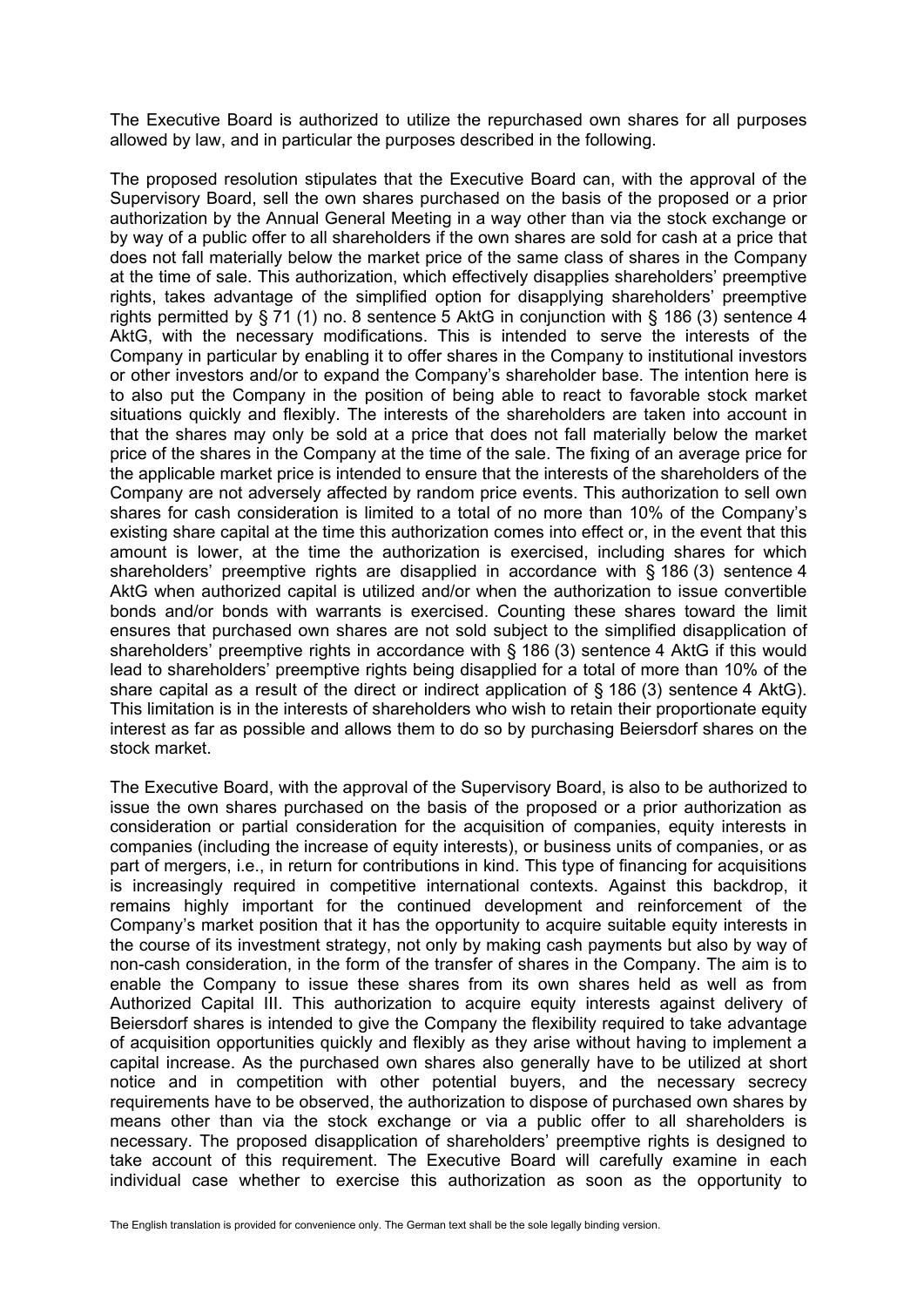purchase an equity interest takes shape. It will only disapply shareholders' preemptive rights to the extent that the acquisition is in line with the Company's investment strategy and if the acquisition in return for shares in the Company is in the best interests of the Company and its shareholders. When determining the valuation ratios the Executive Board will ensure that shareholders' interests are safeguarded appropriately and that, as a result, the authorization will only be utilized to the extent that the value of the equity interest to be acquired is in reasonable proportion to the value of the Beiersdorf shares to be exchanged for it. The Supervisory Board will only grant the necessary approval for the disposal of the purchased own shares by means other than via the stock exchange or via a public offer to all shareholders if these preconditions are met.

Moreover, the authorization specifies that, with the approval of the Supervisory Board, the own shares purchased may be utilized on the basis of the abovementioned or a prior authorization, while disapplying shareholders' preemptive rights, in order to satisfy the conversion rights and/or options or conversion obligations under convertible bonds and/or bonds with warrants issued by the Company or companies in which it holds a direct or indirect majority interest, or to satisfy other claims to transfer shares. It may be appropriate, instead of utilizing contingent capital, to utilize own shares in whole or in part to fulfill conversion rights or options, or conversion obligations, or to satisfy other claims to transfer shares.

The Executive Board is also to be authorized to exclude any fractions from preemptive rights in the case that own shares are sold to all shareholders. This is necessary for the technical settlement of such an offer to avoid issuing fractions of shares. The Executive Board will utilize the shares that are excluded from shareholders' preemptive rights as unallotted fractions at the best possible terms for the Company either by selling them via the stock exchange or in another way.

To further limit the total number of shares issued while disapplying preemptive rights and hence minimize the dilution of shareholders' interests as far as possible, the Executive Board may only disapply preemptive rights when utilizing own shares to the extent that the total proportionate interest attributable to these shares does not exceed 10% of the Company's share capital at the time these authorizations to disapply preemptive rights become effective or at the time these authorizations are exercised. If other authorizations to issue or sell shares in the Company or to issue rights that enable or oblige the holder to subscribe for shares in the Company are exercised while disapplying preemptive rights during the term of this authorization to purchase and utilize own shares, this must be counted towards the abovementioned limit.

Finally, the own shares purchased on the basis of the abovementioned or a prior authorization may be retired in whole or in part by the Company without an additional resolution by the Annual General Meeting. This is in line with standard practice at large listed German companies. In this context, provision is made for the shares to also be retired without reducing the share capital in accordance with § 237 (3) no. 3 *AktG* (this is known as the simplified approach). Retiring shares without reducing the capital increases the proportionate interest of the remaining no-par-value shares in the Company's share capital. The Supervisory Board is therefore to be authorized in this case to amend the Articles of Association to reflect the change in the number of no-par-value shares.